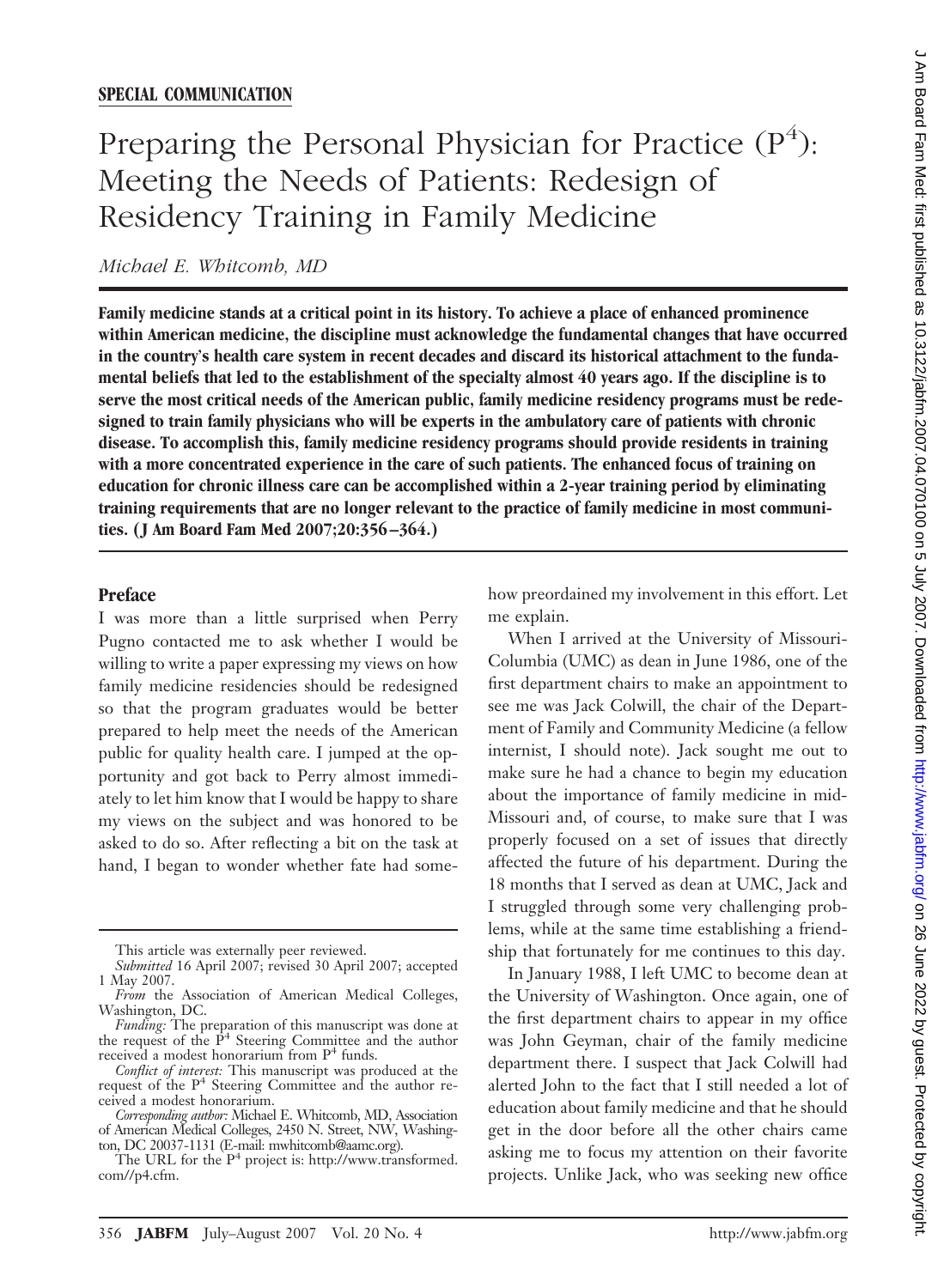and clinic space for his department, John came bearing a gift—a copy of the second edition of his classic book on family practice (a book that is still in my personal library). So, I have had the interesting experience of having assumed deanships at 2 institutions where the family medicine departments were among the premier academic departments in the country and where, parenthetically, the interim deans were family physicians.

I truly believe that those experiences did have an effect on me. Before going to Missouri, I had had very little experience with a mature, academically oriented family medicine department, and perhaps more importantly, had very little insight into what family medicine was all about. Jack would almost certainly recount that I just didn't get it! Fair enough, but what would one expect of an academically oriented internist who had deviated into a subspecialty (pulmonary/critical care medicine)? But over the years, I have had many opportunities to work closely on various issues with senior folks in the field like Jack and John, and Roger Rosenblatt at University of Washington, and with some of the younger leaders—people such as Kevin Grumbach, Lloyd Michener, and Howard Rabinowitz. They have all continued my education.

Given this, I am pretty comfortable offering some of my thoughts about residency redesign to the steering committee and perhaps to the family medicine community at large. I come at the task as an outsider of sorts, one who has been deeply immersed in medical education issues from a national perspective for the past dozen years, and one who has had the opportunity to view from a national pedestal the way that our approaches for educating doctors have failed in some ways to serve the interests of the American public. I want to acknowledge at the outset that I am pretty sure that some of what I have to say will not be viewed kindly by the family medicine community. My intent here is not simply to be provocative (but why write the paper if it isn't provocative). My intent is to contribute in constructive ways to the current dialogue about family medicine residency redesign by being candid about a number of issues that I think need to be more seriously considered by the family medicine community. If I miss my mark, I ask that you recognize that any errors I make are—to quote Jesse Jackson—"errors of the head, and not of the heart."

And so, here goes.

#### **Introduction**

It is fair to date the onset of family medicine as a recognized specialty of medicine to 1969, the year the American Board of Family Practice was established. It is extremely interesting to note that many of the issues discussed during the decade leading up to that sentinel event about the meaning of family practice and why a new specialty was even needed are to varying degrees among the critical issues under discussion within the family medicine community today. But of course, the issues are being approached today in ways that are quite different from how they were approached at that time. The discussions of the late 1950s and early 1960s focused on the need for the establishment of a new medical specialty devoted to providing "primary care" to people in the society, whereas the discussions ongoing today focus on the future of the specialty that was established for that purpose. In my mind, this is a critical distinction that requires a bit of explanation, and to do that, it is necessary to review a bit of history.

In the period leading up to the establishment of family practice as a distinct clinical specialty, the primary issue under consideration both within and outside the profession was who—that is, which of the evolving specialties—was going to accept the responsibility to ensure that people in our society would have access to physicians who would take responsibility for providing continuous care over time, either by providing needed services personally or by coordinating care to be provided by other specialists. The impetus for undertaking these discussions was the growing recognition that general practice, as it had existed in the country for decades, was no longer an appropriate approach for providing this care, largely because general practitioners had not been adequately educated and prepared for the scope of practice arising from the advances of modern medicine. Efforts to address this issue by establishing general practice residency programs in the late 1950s and early 1960s failed.

It is critically important to understand that although the discussions of this issue—that is, the future of general practice—were organized from within the profession (primarily by the American Medical Association), the discussions themselves were not limited to people drawn from the profession. For example, one of the most important, if not the most important, of the reports leading to the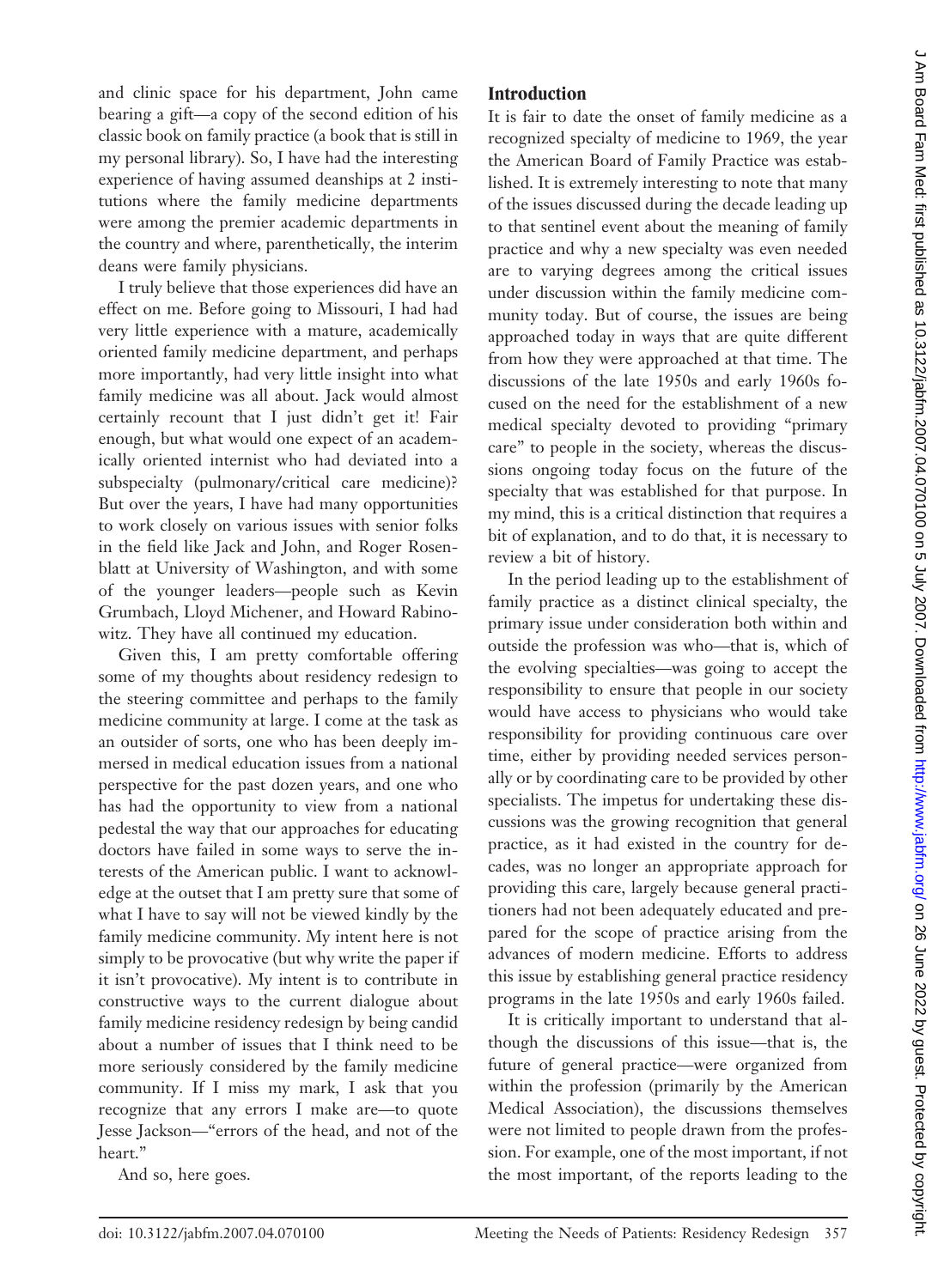development of family practice as a distinct specialty was the 1966 Millis Report (The Graduate Education of Physicians. The Report of the Citizens Commission on Graduate Medical Education). It is noteworthy that only 3 of the 11 members of the commission were physicians. The other 8 commission members were people drawn largely from the higher education community (including 2 university presidents). The reason the American Medical Association structured the commission in this way was to ensure that the commission focused its attention on deciding what would be best for society.

I make this point because the current discussion is almost entirely limited to people drawn from within the specialty. For example, the Future of Family Medicine Project (FFM) Leadership Committee was composed almost entirely of physicians drawn from the family medicine community (largely the academic community). In other words, the current examination of the discipline is very much an introspective one, whereas the founding of the discipline was based on the views of people looking at the issues from a societal perspective. It is inevitable, therefore, that much of the focus of the current discussion is on what would be best for family medicine as a specialty as opposed to what would be best for the American public. The assumption is made, of course, that what would be best for the specialty is also what would be best for the public.

By approaching the issue in this way, the discussions about the future training of family physicians reflect a strong desire to retain certain aspects of the current approach to training that are deeply engrained by tradition and culture in the design of existing programs, and to adhere to some of the core values of the family practice community. For example, an undercurrent persists in the discussions within the specialty that its purpose is to somehow transform the country's health care system. As admirable as this goal may be, it truly borders on the naïve. Forty years of experience should be sufficient to convince the leaders within the field that reform of the ways that health care is organized, financed, and delivered is not going to come from within the specialty, no matter how well intentioned those goals may be. So in my mind, it is important to put that goal aside and focus on the true challenge facing the specialty—that is, how to educate and

train family physicians who can provide high-quality care within the realities of the current system.

I also think it is important to emphasize before getting into the specifics of residency redesign that the slogans and jargon that tend to dominate much of the discussion about what needs to be done to make family medicine training more effective in preparing family physicians to meet the needs of their patients must be discarded. To quote from the FFM report, "The development of family medicine and its identity as a discipline has been grounded in the core values of continuing, comprehensive, compassionate, and personal care provided within the context of family and community." But with all due respect, what does this mean in practical terms? Is there any evidence that these values translate into the way that the current practitioners practice? And how should these core values guide the training of the next generation of family physicians? The FFM leadership has indicated that one of the challenges facing the family medicine community is to "articulate these core values in a sufficiently distinctive way so they are recognized by the public as central to what patients seek from their personal physician." They acknowledge that the community has not done an adequate job of communicating these values to the public. I would suggest that they have little meaning for the public and, importantly, that they unnecessarily aggravate professional colleagues in other clinical specialties who believe that they also provide comprehensive, compassionate, and personal care.

By staking out these core values as what defines the specialty, the community adheres to the notion that the area of expertise of family physicians is to be found in an approach to care that emphasizes the process, not necessarily the content. This concept is deeply rooted in the founding of the specialty. In the famous Willard Report (Meeting the Challenge of Family Practice. The Report of the Ad Hoc Committee on Education for Family Practice of the Council of Medical Education of the American Medical Association), the committee states that the "newly minted" term, family practice, refers to "the function of the practitioner," not the content of his practice. (It should be noted, parenthetically, that family practice was recommended as the name of the specialty almost by default. The terms "personal physician" and "primary physician" were considered seriously by the various committees. And it is worth noting that the Millis Commission defined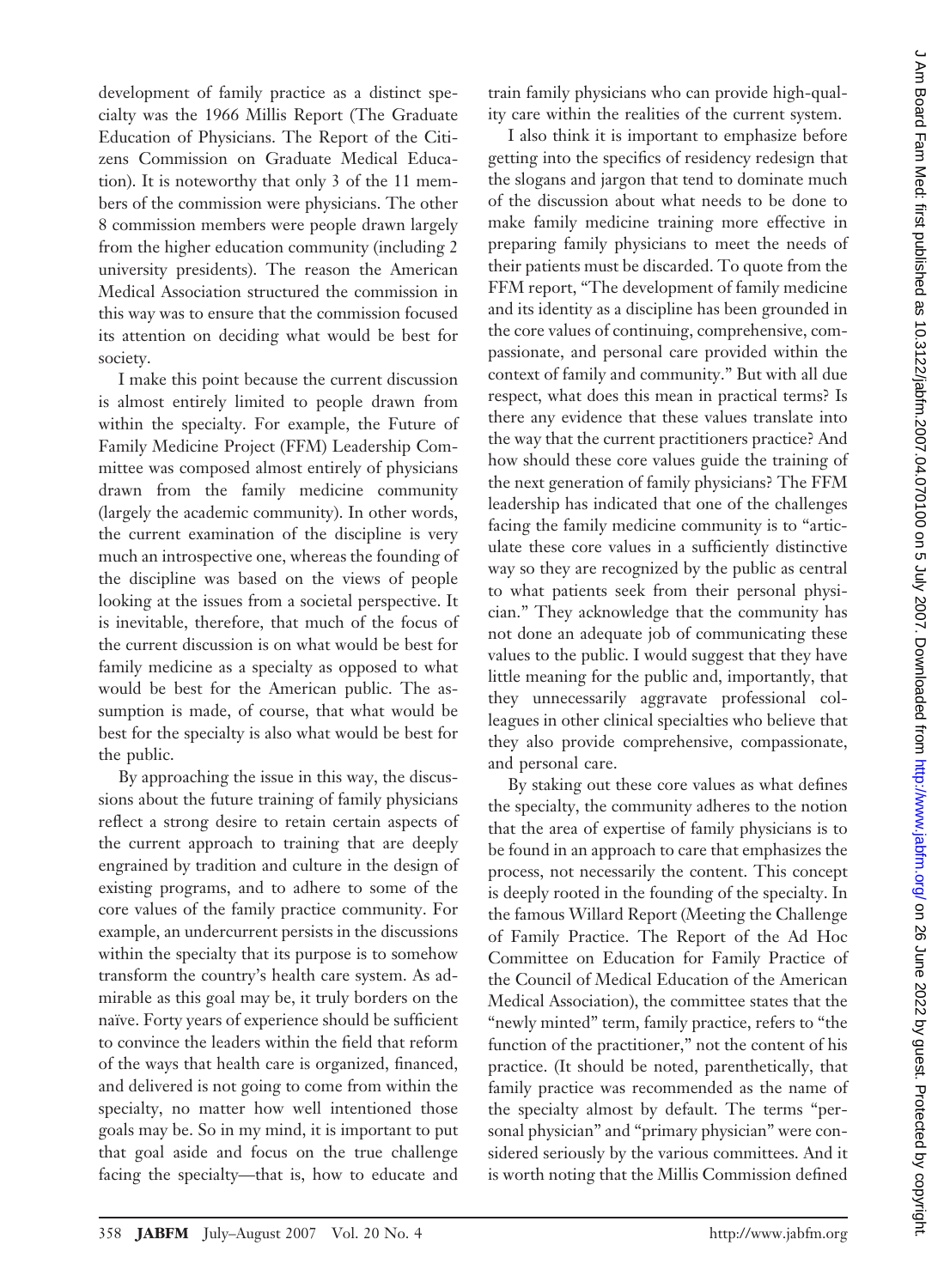the need they were trying to fill as providing physicians who would provide comprehensive care.) In following this approach, insufficient attention is paid to the specifics of the scope of services to be provided by the programs' graduates and the nature of the training required for them to meet those responsibilities. One has to search high and low to find any description of a realistic approach for defining prospectively the nature of the services that a family physician should be prepared to provide.

As a matter of first principle, all residency training should be designed to ensure that the graduates of the programs are well prepared to provide highquality care within the scope of practice they are likely to encounter upon entering practice. I suggest, therefore, that discussions about the redesign of family medicine residencies should be guided first and foremost by a clear understanding of the scope of practice that the average family physician might be expected to provide in the future and how that care might be provided. In approaching the issue in this way, it is essential that the discussion not be dominated by "the exception" or by "unrealistic desires" but that it be informed by an acknowledgment of the current practice environment and how the environment is likely to evolve in the near future. And I believe that one of the goals is to adopt as a guiding principle that future family physicians will have expertise in certain content areas, and that although the process by which that expert care is provided is important, it is of secondary importance.

# **Meeting the Needs of Patients: The Challenges Facing Family Medicine**

There is no question that providing high-quality care to patients with chronic illness is the most important challenge facing American medicine and that the degree to which the profession is successful in meeting this challenge will depend on the quality of care provided in ambulatory care settings. The challenge of providing care to those with chronic illness is staggering. There are approximately 125 million Americans afflicted with one or more chronic diseases, and the number is projected to increase progressively in the decades ahead. It is also noteworthy that 75% of all health care expenditures go to the care of those patients. At present, 85% of Medicare beneficiaries have one or more chronic diseases, and that number will increase progressively also.

In considering the burden of chronic disease in our society, it is important not to conclude that this is a problem of the geriatric age group that requires the training of more geriatricians. In absolute numbers, almost three-fourths of those with chronic disease fall into the working age population of Americans between 20 to 64 years of age, and an increasing number of those between 0 to 19 have at least one chronic disease. And finally, it is important to understand that patients with chronic disease account for almost three-quarters of physicians' visits in this country. As a result, the challenge of caring for patients with chronic illness presents an extraordinary opportunity for family medicine—an opportunity that is not as readily available to the other patient care specialties of medicine for the simple reason that the focus of care is on the ambulatory care setting.

Given the reality of the extraordinary challenge facing American medicine, it seems clear to me that family physicians need to become experts in the ambulatory care of patients with chronic illness across all age groups. This population, above all others, needs to be cared for by physicians who will provide "continuing, coordinated, compassionate, and personal care." And the care of these patients requires insight into the impact that their illnesses have on their families and on the communities within which they live. In sum, these are the core values of family medicine as presently articulated. But as noted above, the training of physicians to undertake these challenges must begin with a focus on achieving expertise in the care of the patients, not on the process by which care will be provided.

At present, the majority of the routine care provided patients with chronic illness is provided by family physicians, general internists, and subspecialty internists. Despite this, in none of the disciplines are the residency programs designed properly to train future practitioners to care for those patients. By embarking on the FFM project, family medicine has acknowledged that its training programs need to be redesigned, but the guidelines for that effort are not focused clearly on patients with chronic illness. It is also worth noting that the internal medicine community has been engaged in a similar, but less well organized, residency redesign effort for the past 3 plus years and that the pediatric community has recently begun a similar initiative. These initiatives present opportunities only if those involved are willing to discard some of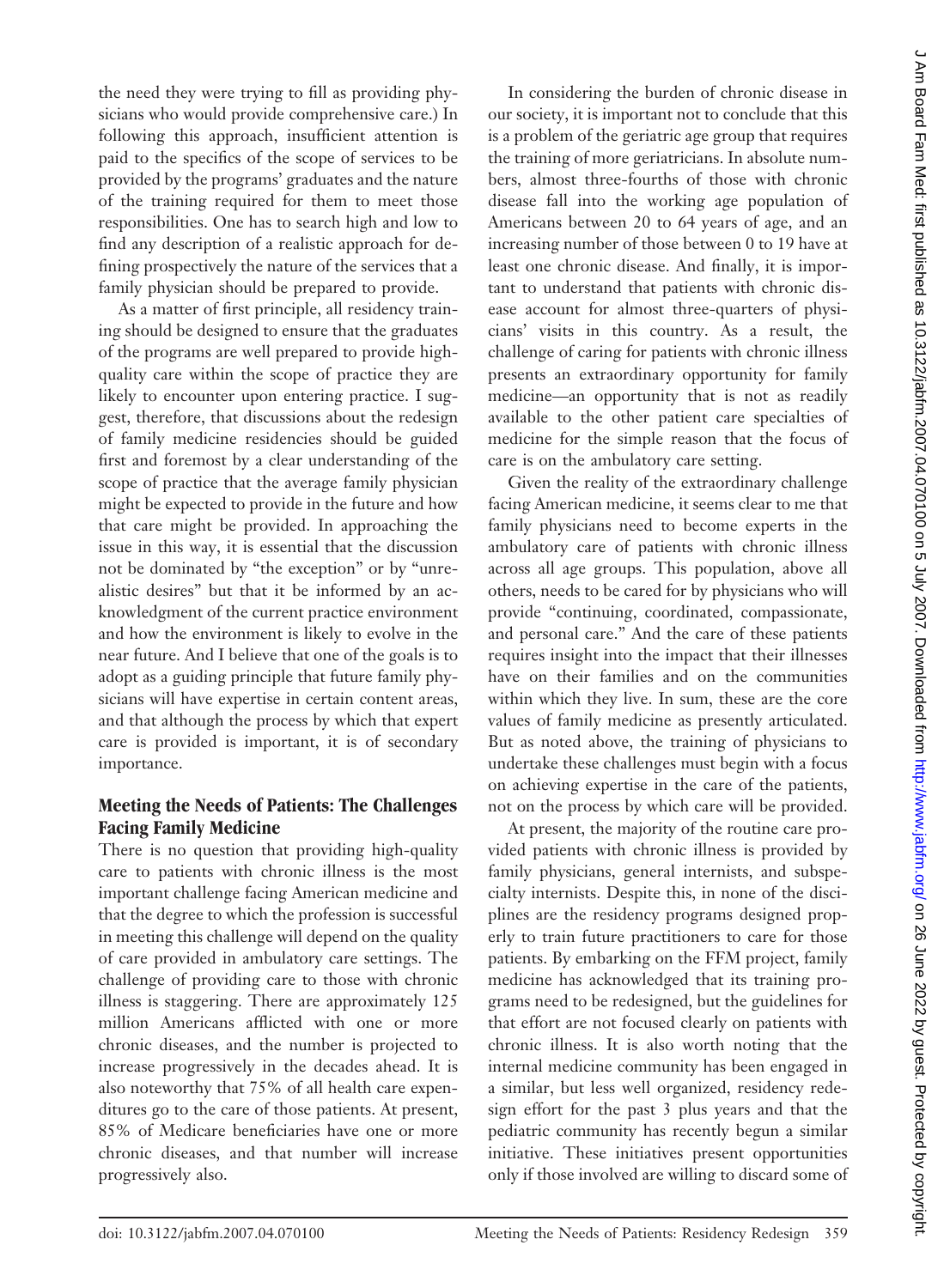training approaches based on tradition to embrace new approaches specifically designed to meet the needs of specific patient populations. At issue, of course, is whether the family medicine community is willing to do this. In a very real sense, family medicine has the greatest opportunity of achieving success, largely because it has in place an infrastructure for training in ambulatory care settings that does not exist for internal medicine.

Before proceeding, it is important to recognize that some family medicine residents, albeit a small number, may aspire to careers that will find them practicing in small or rural communities. Those residents will not be well served by training in programs in which the focus is so clearly on the care of patients with chronic illness. The dilemma the community will face is that the career paths of those people will be more in tune with how those who adhere strongly to a traditional view of the specialty continue to view the future. Thus, they will argue that training should be designed primarily to serve this segment of the trainees—those inclined to a traditional family medicine practice and not the great majority of residents who will chose to practice in major metropolitan communities where they will provide a much narrower scope of services.

#### **Family Medicine Residency Redesign**

As noted above, I believe the family medicine community should adopt as a matter of first principle that family physicians will possess true expertise in the management and care of patients with chronic illness. Before describing the educational experiences that I believe should become core elements of training in the discipline, I want to re-emphasize a point made above: family medicine is better situated than the other specialties that now care for patients with chronic illness (primarily internal medicine) to achieve this goal for the simple reason that the bulk of the training required to achieve this goal must be provided in the ambulatory care sites where such patients receive the great majority of their care. Family medicine can achieve this by creating a clearer focus for the ambulatory training now provided by residency programs. In contrast, internal medicine will have to make very dramatic changes in the design of their training programs changes that will have a great impact on how patients currently hospitalized on the inpatient medicine services of major teaching hospitals will be cared for.

The following provides a general outline of the major redesign elements that should be incorporated into family medicine residency training.

#### *Core Experience*

Residents will provide care to a panel of patients with chronic illness throughout the duration of their training. The panel must be selected by the program faculty to include a number of patients with each of the most common of the chronic diseases (hypertension, diabetes, asthma, coronary artery disease, depression, arthritis, etc). In addition to serving as the patients' personal physician in the ambulatory setting, the residents should follow (and accompany whenever possible) their patients to referral visits with specialists in other disciplines, visit their patients while hospitalized regardless of the hospital to which they have been admitted, make periodic home visits, and visit their patients if admitted for hospice or nursing home care. The residents should also be expected to learn about the services available to their patients in their communities.

# *Year One*

Residents will be assigned their chronic illness patient panels at the very beginning of the residency. The first year of training should consist of a year of uninterrupted ambulatory care experience. The residents should be assigned full time to an ambulatory setting where they would focus their efforts on the care of their patient panels while also seeing new patients seeking care at the site. To provide clinical experiences that would model the importance of team care, the residency program should seek an affiliation with a graduate nursing program (new doctoral programs preferred) to create clinical experiences that would allow residents and nurse practitioner candidates to work together (along with other health professionals) in providing care to some portion of the residents' patient panels. The residents should create electronic portfolios of a select group of their patients as a way of identifying and highlighting certain challenging clinical situations in each disease category.

The program should conduct throughout the year regularly scheduled chronic disease seminar sessions that would focus on topics specifically related to the care of patients with chronic illness.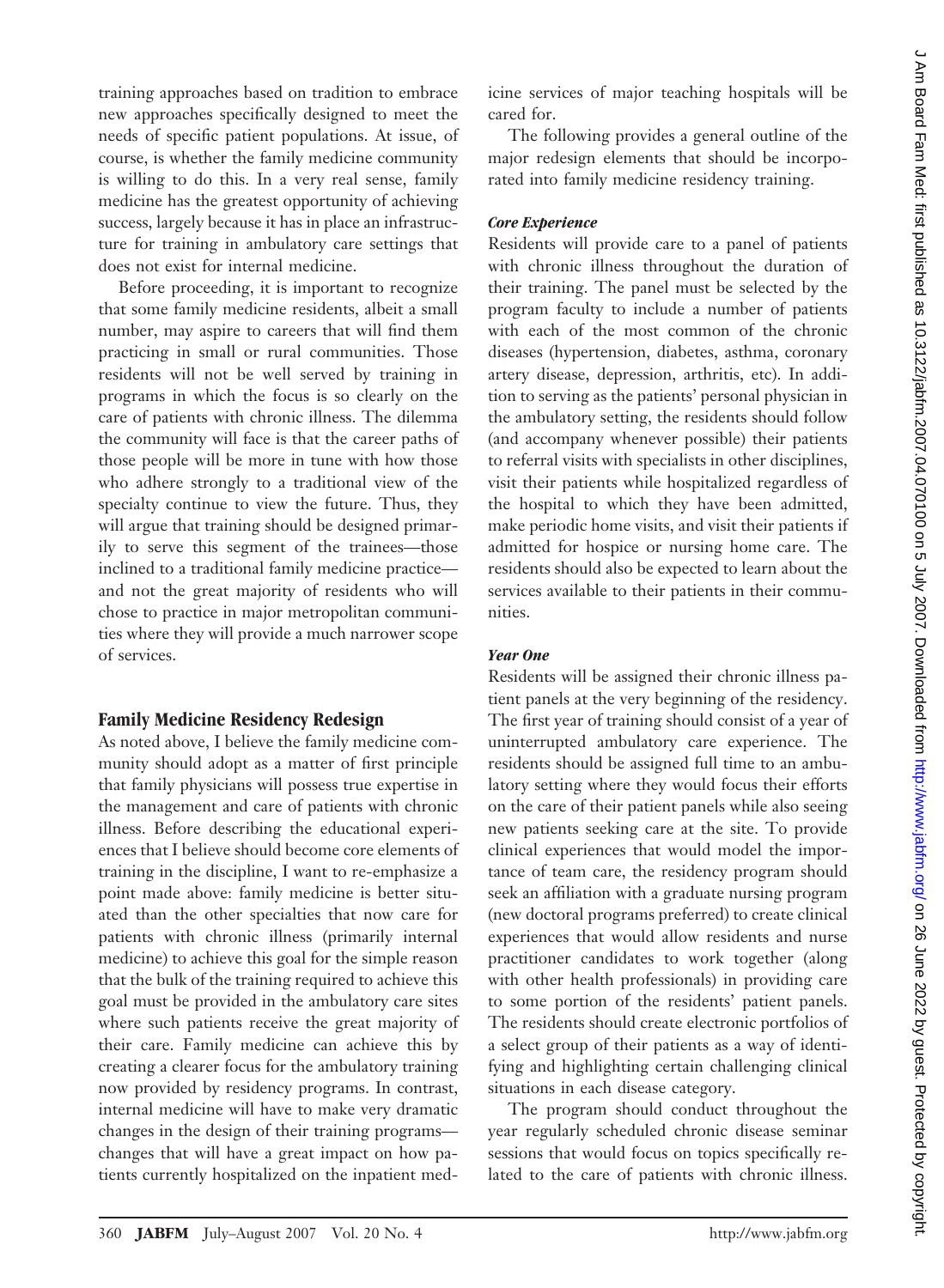These seminars should dominate the nonexperiential portion of the first-year curriculum. The sessions should be conducted as graduate-level seminars (advance readings, etc) and be led by people with expertise in the topics under discussion. The following topics should be included in the series: communication skills; cultural sensitivity principles; advanced therapeutics; analysis of evidencebased medicine concepts, to include review of relevant Cochrane resources; in-depth coverage of mental health/behavioral disorders; and the fundamentals of the country's public health and health care delivery systems.

#### *Year Two*

The second year of the program should be organized as an integrated clinical experience. The residents should rotate through other sites where they will encounter patients with acute episodic illnesses that have led them to seek care, as well as other patients with chronic illness. Rotations should occur in the following sites: emergency department, public health clinic/community health center, nursing home, hospice, and specialized practices focusing on medical gynecology, rheumatology, oncology, neurology, and cardiology. The experiences should be scheduled throughout the year (not assigned as block rotations) so that residents will have the opportunity to see some patients on a recurring basis (subspecialty continuity experiences) and experience clinical encounters in settings as their knowledge and understanding of practice matures throughout the year. During the year, the residents should have regular access to the program's ambulatory practice site to be able to schedule visits with the patients in their panels at times convenient for the patients.

# *Year Three*

The third year should be designed as a fellowship or practicum year to allow residents to spend a concentrated period of time acquiring knowledge and skills specific to their career plans. For example, the year could be structured to serve the needs of residents who plan to enter practice in a rural or small community, because they will be responsible for a scope of practice much broader than that which will be experienced by residents entering practice in large metropolitan areas. To the degree possible, the year's experiences should be tailored to the specific practice site where the resident intends to enter practice, perhaps as a practicum experience at that site (a la the existing rural tracks). For example, residents who will be entering a group practice in a metropolitan community should be allowed to structure the year as a practicum experience with the group. Residents who wish to gain more experience in certain disciplines (eg, intensive care, surgical care, obstetrics, etc) could accomplish that during a more structured third year.

It should be apparent that I do not believe that family medicine should attempt to retain its traditional tie to the broad scope of practice that characterized general practice or consider the process of care as its area of clinical expertise. In my view, family medicine should become identified as the specialty that provides expertise in the care of patients with chronic illness. This approach is perfectly consistent with the original concept of family practice set forth by the Millis Commission. The Commission distinguished the new specialty from general practice by indicating that its practitioners might focus their practice entirely on the scope of practice of only one, or maybe 2, of the disciplines (internal medicine, pediatrics, psychiatry, medical gynecology, and preventive medicine) that contribute to the field of family practice. Given the changes that have occurred in the ways medicine is practiced, it is unreasonable to believe that a physician can be adequately trained to care for patients across a number of different clinical domains. And it is particularly unreasonable to believe that the average family medicine physician will in the future provide obstetrical, surgical, or critical care (except for those who establish practice in rural communities). Given that, it makes no sense to require all residents to complete experiences in those disciplines as a requirement for completing a residency program and establishing eligibility for certification in the discipline.

Accordingly, I suggest that the following requirements now mandated by the Family Medicine Residency Review Committee (RRC) and approved by the Board of the Accreditation Council for Graduate Medical Education (ACGME) be modified:

The following requirements are woefully inadequate: only 2 nursing home patients over 24 months, only 2 home visits during the residency, and a minimum of only 150 ambulatory visits in the first year.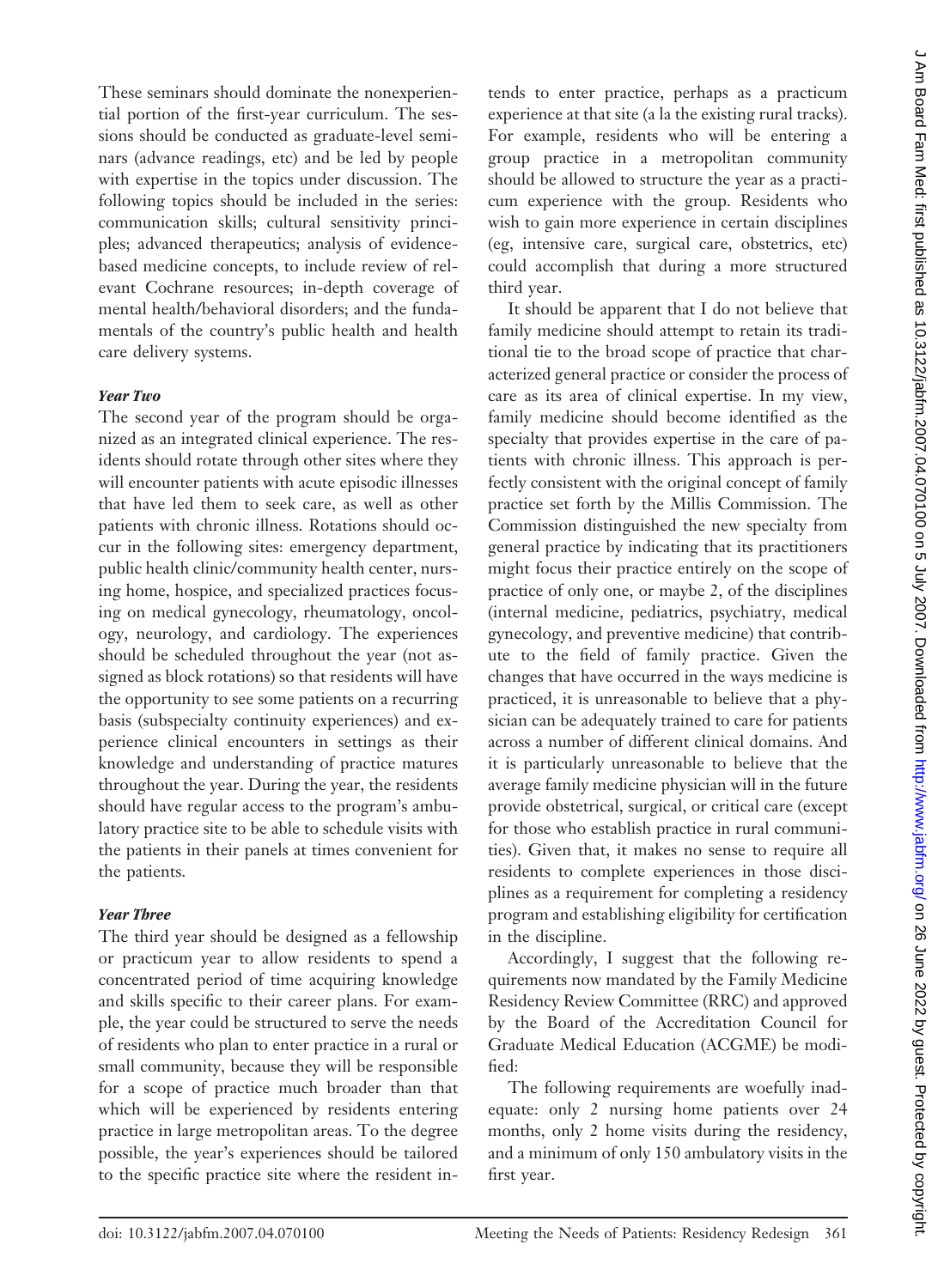- The requirement that upon completion of the program, residents must be competent to provide hospital care is meaningless without describing the kinds of patients to be cared for and the scope of responsibility of the family physician. The requirement for 6 months of inpatient adult medicine care is excessive. It is also meaningless unless the specific patient populations to be cared for and the level of competence the resident is expected to achieve are defined.
- The requirement for residents to manage 15 critically ill patients during their residencies is extreme tokenism: there is no way that such a limited experience can qualify a resident to provide critical care in the current patient care environment.
- The requirements related to obstetrical care should be eliminated as part of the core program for all residents. Residents who plan to enter practice in rural communities should be required to complete obstetrical training if they plan to include obstetrical care in their practices. The training should be included in a year-three rural practice fellowship.
- All general surgery experience should be organized as ambulatory experiences. Given the advances in surgical care, there is no longer any reason why the average family medicine resident should spend time on a surgical inpatient unit.
- All the references to hours or visits in the requirements should be eliminated and replaced by definitions of specific kinds of patient encounters.
- Residents should not be required to complete 6 months of electives. The fact that the electives are not defined as requirements in specific domains of medicine means that they are not considered part of the core training of the average family physician. Accordingly, residents should not be required to spend time in training to complete them. If residents wish to experience electives (noncore experiences) in a variety of disciplines of particular interest to them, they should remain in training for a third year to do so.

A careful analysis of the recommended changes outlined in this section indicates that the core curriculum for family medicine residency programs the experiences that all residents should be required to complete— can be completed in 24 months. There is no rationale for the average resident to remain in training for a longer period of time. I realize that this recommendation will not be viewed favorably by the family medicine community, but it is worth noting that it would align residency training with what is done in Canada (2 years required training plus fellowships to correspond with expected scope of future practice), where the scope of practice for most family physicians does not include obstetrics and surgical and critical care medicine.

# **Special Challenges**

The focus of this paper is on the need for redesign of residency training in family medicine and on the kinds of changes that should be considered by the family medicine community. However, in considering the specifics of residency redesign, it is important to be aware of the fact that family medicine training programs face several special challenges that relate to the nature of the educational environment that residents train in. I mention them in passing simply for the purpose of indicating that there are serious concerns about residency training in family medicine from outside the family medicine community.

First, because of the nature of the discipline, family medicine has generally not been able to establish itself fully with the academic medicine community. The other specialties of medicine are rightfully able to claim expertise in a specific domain of medicine, and by virtue of that, are able to conduct an array of scholarly studies relevant to that domain. By doing so, faculty members in academic departments are able to acquire solid academic credentials that are widely respected within the academic community as a whole. Because the academic credentials of the faculty are the currency that builds an institution's reputation, family medicine departments are not viewed as being as critical to the prestige of their institutions as are other departments that make highly visible contributions to the institutions' research and clinical care missions. There are clearly exceptions to this, but they tend to be far and few between. Indeed, the great majority of family medicine residency programs are not based in traditional academic medical centers.

Second, family medicine is progressively becoming a specialty in which the majority of new practitioners will not be graduates of US allopathic medical schools (USMGs). In 2004, approximately 50% of the residents in training in family medicine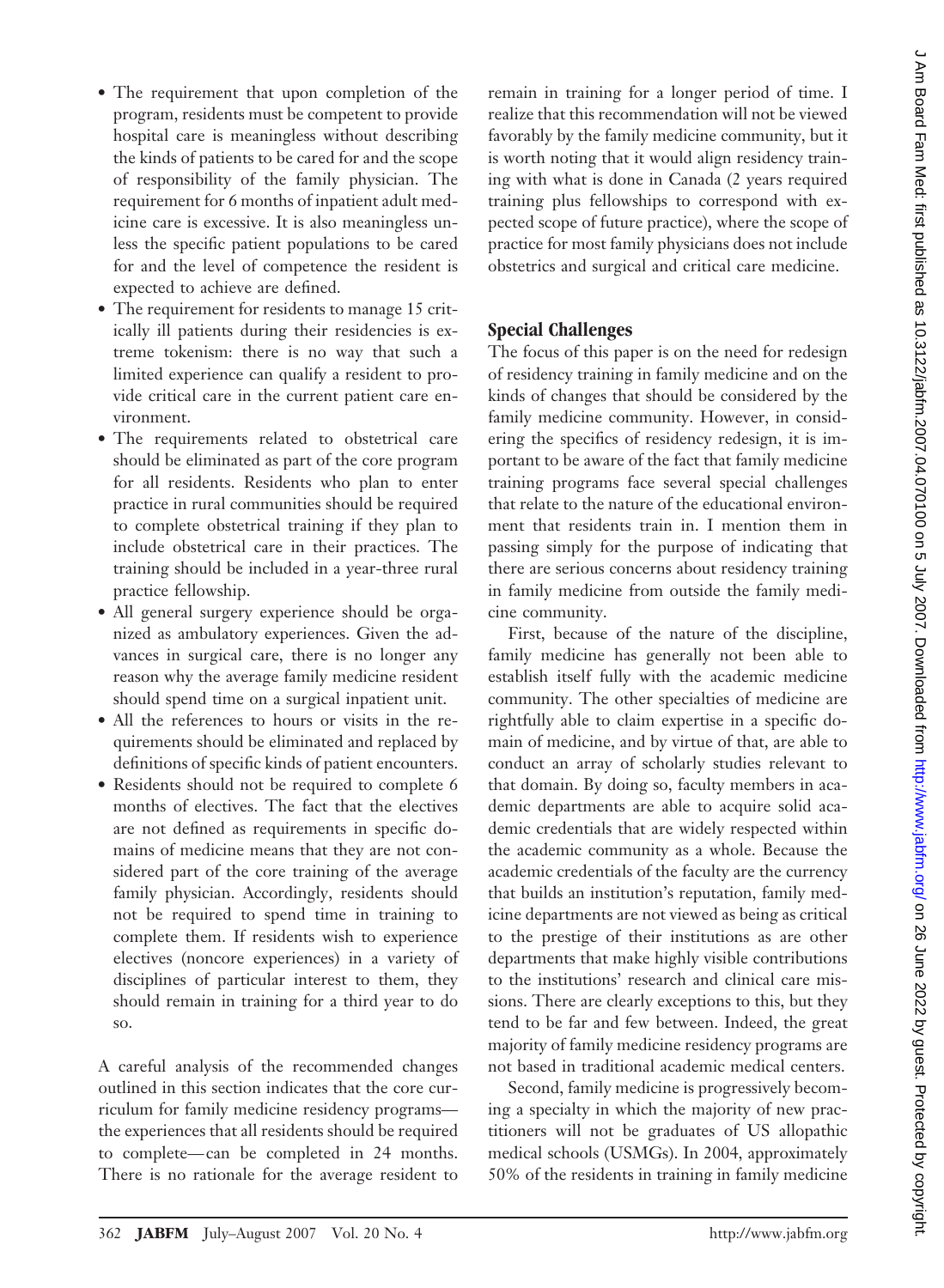programs were USMGs. Approximately 13% of the residents were graduates of osteopathic medical schools in the US, whereas approximately 35% were graduates of non-US medical schools (IMGs). Of the 3021 people who entered PGY-1 positions in 2006, less than half  $(\sim45\%)$  were USMGs, whereas 41% were IMGs. The percentage of positions filled by IMGs has increased markedly during the past decade as the number of USMGs choosing to enter family medicine programs has declined precipitously.

As a result, there are now a very large number (119) of family medicine residency programs, including some based in academic medical centers, in which -75% of the new residents are IMGs. The results of a 1996 study of residency programs across core specialties (including family medicine) showed that once a program became IMG-dependent (50% of residents IMGs), the number of USMGs who applied to the program declined progressively, whereas the number of IMGs applying to the program increased. If those trends hold true today, and there is no reason to believe that they do not, there are a many family medicine programs that will be very unlikely to have any USMGs in the years ahead.

Without making any judgment about the relative performance of USMGs and IMGs once they enter practice, there can be no question that the presence of a many IMGs drawn from a variety of countries presents special challenges to those responsible for the conduct of the residency programs and the performance of their graduates. And because medical students often rotate to the clinical sites where the people are in training, it is likely that the dominance of IMGs affects their views of the discipline.

# **Conclusion**

Family medicine is on the edge of an abyss. Those who hold leadership positions in the specialty must decide if they wish to adhere to the fundamental beliefs that led to the founding of the discipline almost 40 years ago or whether they are open to the reality that the very purpose of the specialty must be redefined in recognition of the profound changes that have occurred in the ways medicine is now practiced. If they chose the former, I believe the specialty will continue to flounder, and an opportunity to contribute in incredibly important ways to how the profession meets the needs of patients will be forever lost.

My hope is that the specialty's leadership will recognize the need for fundamental change in the very purpose of family medicine, primarily that family physicians must be able to claim true expertise, not just in the process of care, but in a specific domain of medical practice. If they chose this pathway, they must accept the need to make very fundamental changes in the design and conduct of family medicine residency programs. And if they do so, they face an incredible array of challenges in designing the programs so that the graduates are well prepared to meet the needs of patients with chronic illness.

# **Appendix A. Resource Materials** *Books*

Kane RL, Priester R, Totten AM. Meeting the challenge of chronic illness. Baltimore: The Johns Hopkins University Press; 2005.

Ad Hoc Committee on Education for Family Practice of the Council on Medical Education. Meeting the challenge of family practice. Chicago: American Medical Association; 1966.

The Citizens Commission on Graduate Medical Education. The graduate education of physicians. Chicago: American Medical Association; 1966.

Stevens R. American medicine and the public interest. New Haven and London: Yale University Press; 1971.

Geymen JP. Family practice. Foundation of changing health care. Norwalk (CT): Appleton-Century Crofts; 1985.

Institute of Medicine. Primary care. America's health in a new era. Donaldson MS, Yordy KD, Lohr KN, Vanselow NA, editors. Washington, DC: National Academies Press; 1996.

Cassell EJ. Doctoring. The nature of primary care medicine. New York and Oxford: Oxford University Press; 1997.

Starfield B. Primary care. Concept, evaluation, and policy. New York and Oxford: Oxford University Press; 1992.

Keystone III. The role of family practice in a changing health care environment. A dialogue. Washington, DC: The Robert Graham Center; 2001.